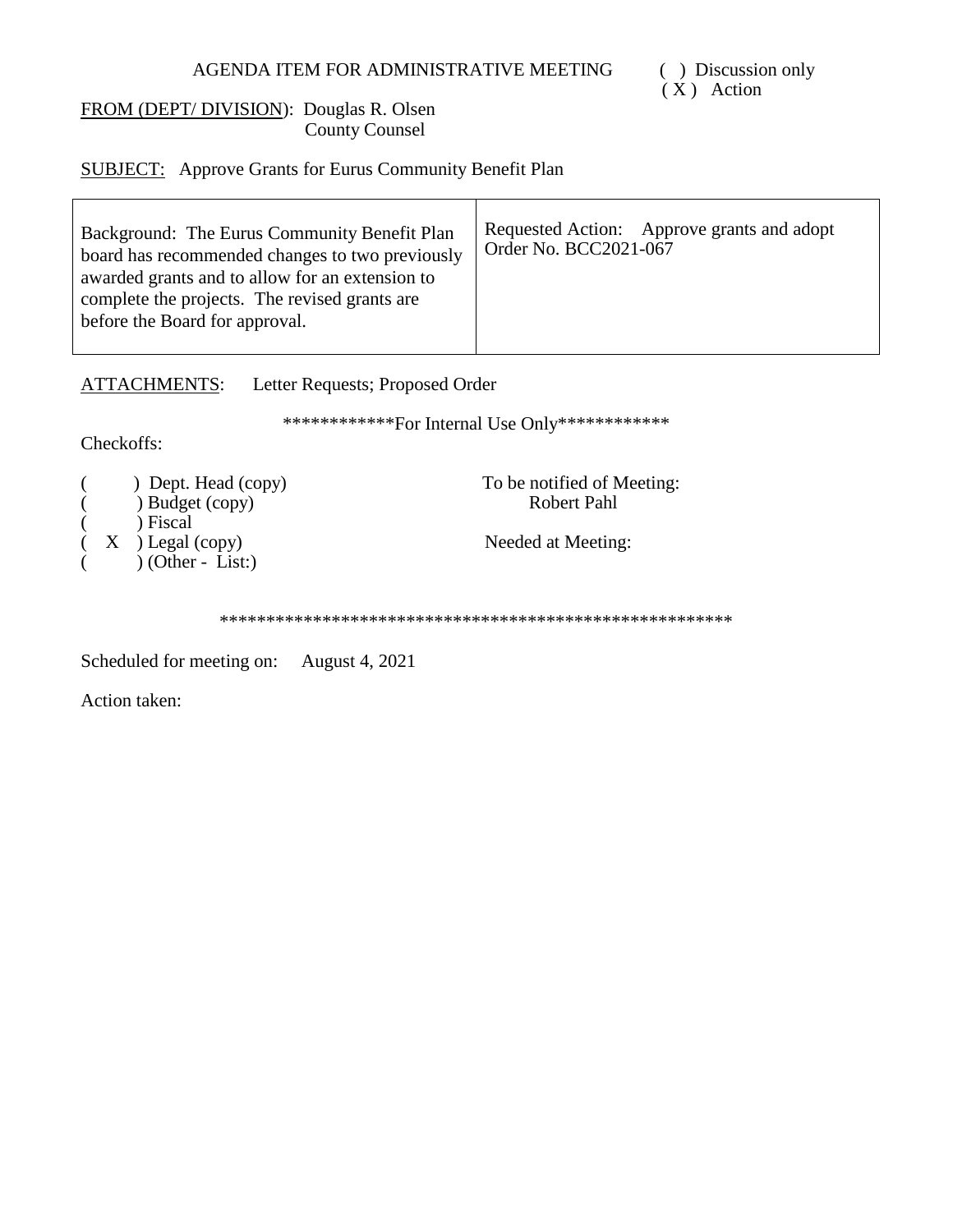### **EURUS COMMUNITY BENEFIT PLAN**

Date: June 24, 2021

Memo To: Umatilla County Board of Commissioners: 216 SE 4th Street, Pendleton, OR 97801

Memo From: Committee Members: John Shafer, Norm Saager, John Zerba, Jim Stanton

Copy: Robert Pahl, Umatilla County CFO

## **Subject: EURUS Grant Extension Request**

The Milton-Freewater Downtown Alliance (MFDA), has requested an extension to their 2019 Grant of \$9,650 until October 31, 2021. It was originally extended last year until June 30, 2021, due to the COVID-19 crisis.

Due to the many COVID-19 complications and changes, the MFDA was not able to carry out their original project "Garrett Park." This project is being re-evaluated for a possible change in scope. They would like to use \$2,000 of this grant for hiring a surveyor for the UPRR property for the project: "Exploring a Public Market---Garrett Park".

MFDA is asking that the remaining balance of this grant, \$7,650, be made available to buy a restroom trailer for the other MFDA project, "Freewater Square: A Community Gathering Place". This trailer restroom is needed for the North End of Milton-Freewater as there aren't any public accessible restrooms to the Square and downtown business district. MFDA has diligently investigated available restroom solutions, and they recommend the NUConcepts---VIP Restroom Trailer. Total cost for this restroom facility is \$23,296, and MFDA has \$15,650 in matching grant funding. The \$7,650 would complete the required funds. They have advised me that the trailer will become a permanent facility.

Our Committee has reviewed their written request and discussed it with Julie Culjak and supports this final extension.

Thank you, in advance, for the consideration, and hopefully, approval of this request.

Sincerely,

Kim Stantin

Jim Stanton, Committee Member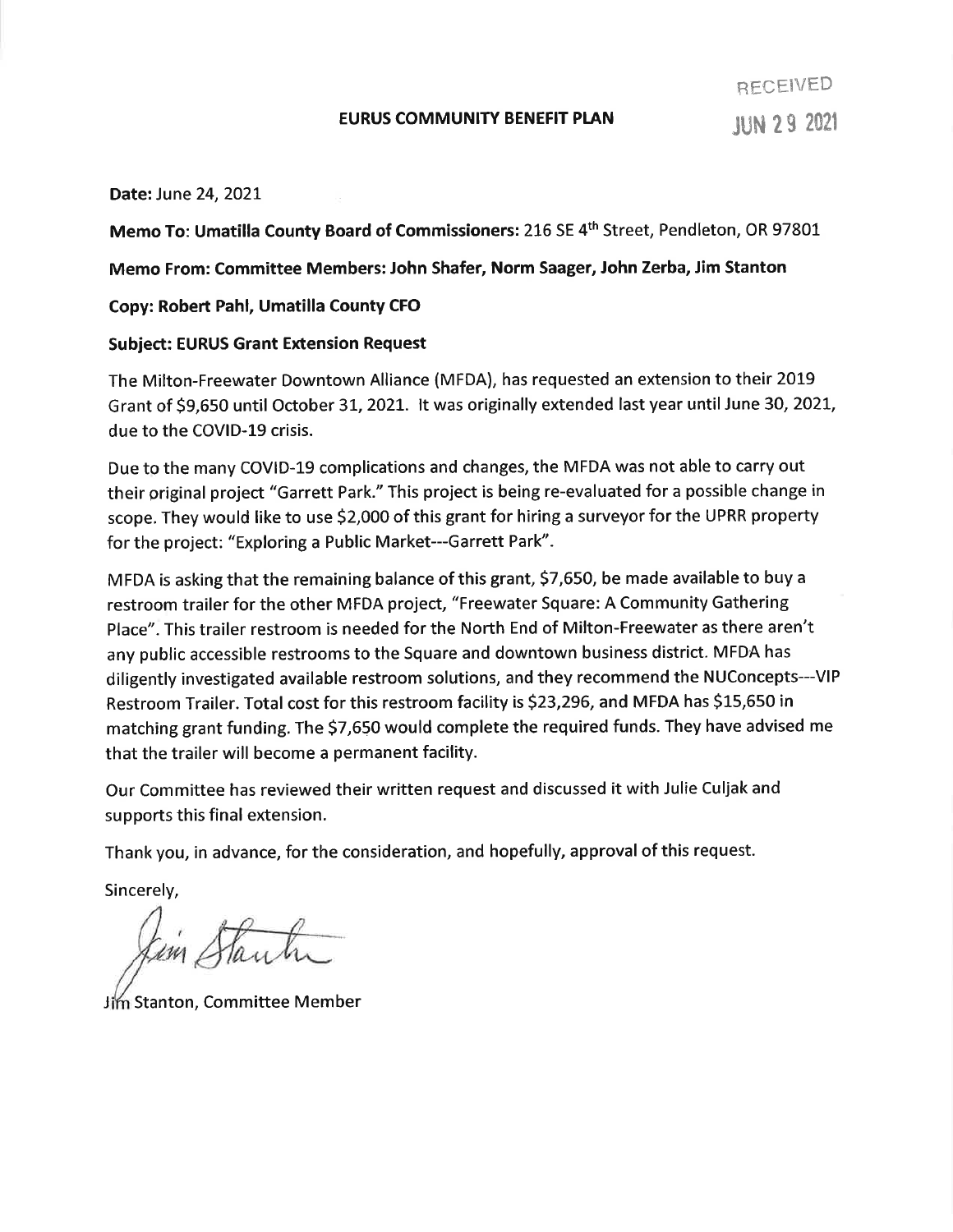#### Date: June 22, 2021

Memo To: Umatilla County Board of Commissioners: 216 SE 4<sup>th</sup> Street, Pendleton, OR 97801

Memo From: Committee Members: John Shafer, Norm Saager, John Zerba, Jim Stanton

### Copy: Robert Pahl, Umatilla County CFO

#### **Subject: EURUS Grant Extension Request**

The Milton-Freewater Kiwanis Foundation, on behalf of the Milton-Freewater Key Club, has requested an extension to their 2020 Grant of \$3030 until June 30, 2022.

Due to the many COVID-19 complications and changes, the Key Club was not able to carry out their Friday Food Bag program, which was the basis for the 2020 Grant. The M-F School District as able to work out an arrangement with the Blue Mountain Action Council to get food for the students who were initially targeted for the Friday Food Bag program.

Kiwanis and the Key Club is requesting the Grant money be used for their Fill A Backpack, Make A Smile program. Fund raising for this program normally takes place throughout the year, but due to COVID-19, they were not able to do this. This program is used to purchase needed school supplies for students in need, based on information provided by the School District.

Our ECBP Committee has reviewed their written request and strongly recommends this extension.

Thank you, in advance, for the consideration, and hopefully, approval of this request.

Sincerely,

Jim Stanton, Committee Member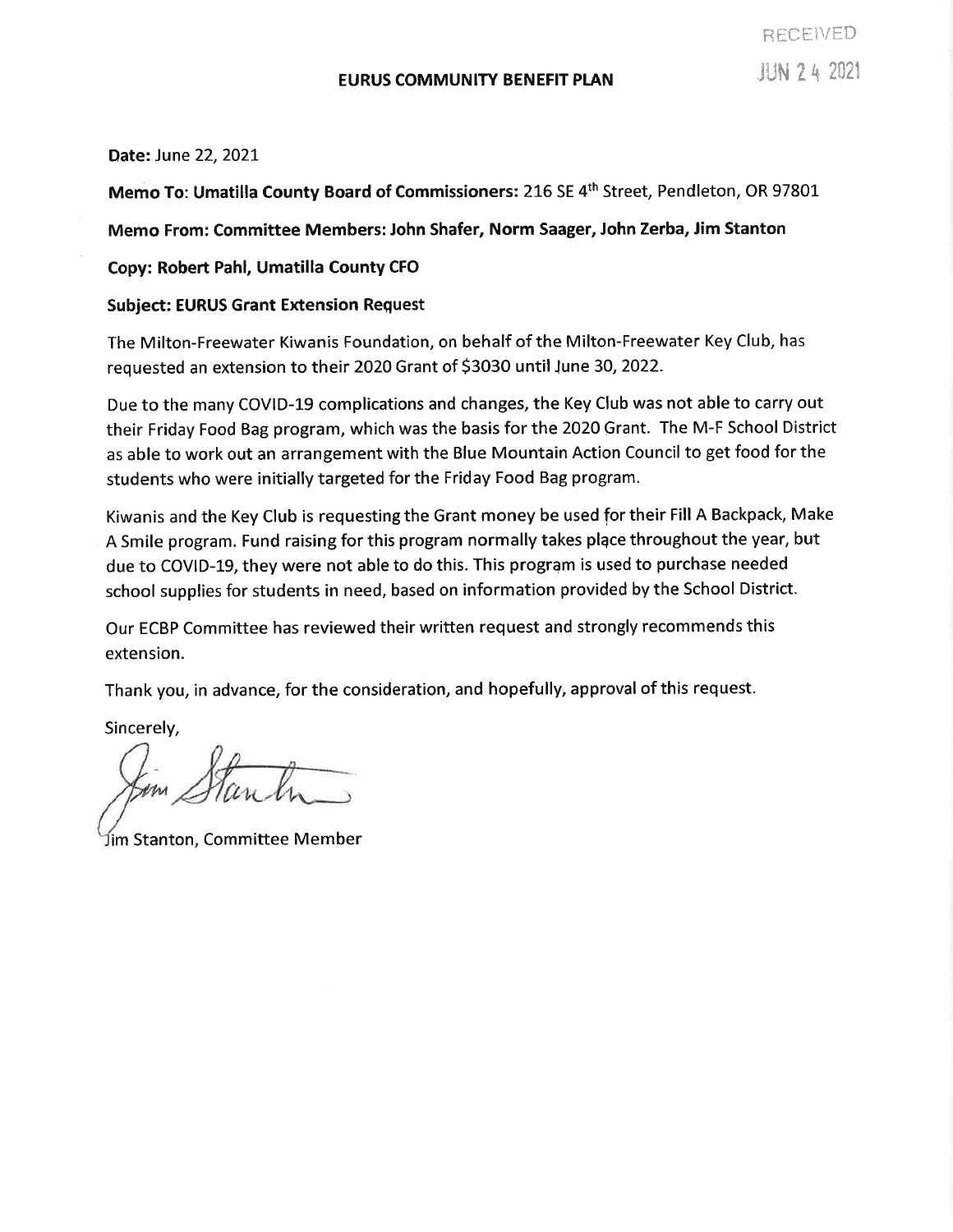#### **THE BOARD OF COMMISSIONERS OF UMATILLA COUNTY**

#### **STATE OF OREGON**

**In the Matter of Approval ) of Grants of Eurus Community ) Order No. BCC2021-067 Benefit Plan )**

**WHEREAS the Articles of Formation of the Eurus Community Benefit Plan were adopted by the Board of Commissioners, effective October 1, 2003; and**

**WHEREAS the Eurus Community Benefit Plan was established to distribute private charitable donations from Eurus Energy America Corp. for community improvements projects within the Eurus Community Benefit Plan Service Area, specifically an annual donation that began in 2005, and which continued to 2015 for the first phase;**

**WHEREAS the Eurus Community Benefit Plan Board requests that two previous grants be revised and the deadline extended;**

**WHEREAS on June 19, 2019, the Milton-Freewater Downtown Alliance was awarded a grant of \$9,650 to develop Garrett Park into Public Market, to be completed by June 30, 2020; the recipients have requested and the board has recommended that the purpose for the grant be change to allow use of \$2,000 for hiring a surveyor for the project, and remaining balance of \$7,650 be used for matching funds for a grant to purchase a restroom trailer for the Freewater Square, and that the deadline for the grant be extended;**

**WHEREAS on August 19, 2020, Milton-Freewater Kiwanis/Mac-Hi Key Club was awarded a grant of \$3,030 for the Friday Food Bag Program and additional equipment, to be completed by June 30, 2021; the recipients have requested that the purpose of the grant be changed to the Fill A Backpack, Make A Smile program, for student school supplies, and that the deadline for the grant be extended.**

**NOW THEREFORE, the Board of Commissioners approves the requested modifications to previously awarded grants and approves the following for distribution of the Eurus Community Benefit Plan funds:**

**Order No. BCC2021-067 - Page 1 of 2**